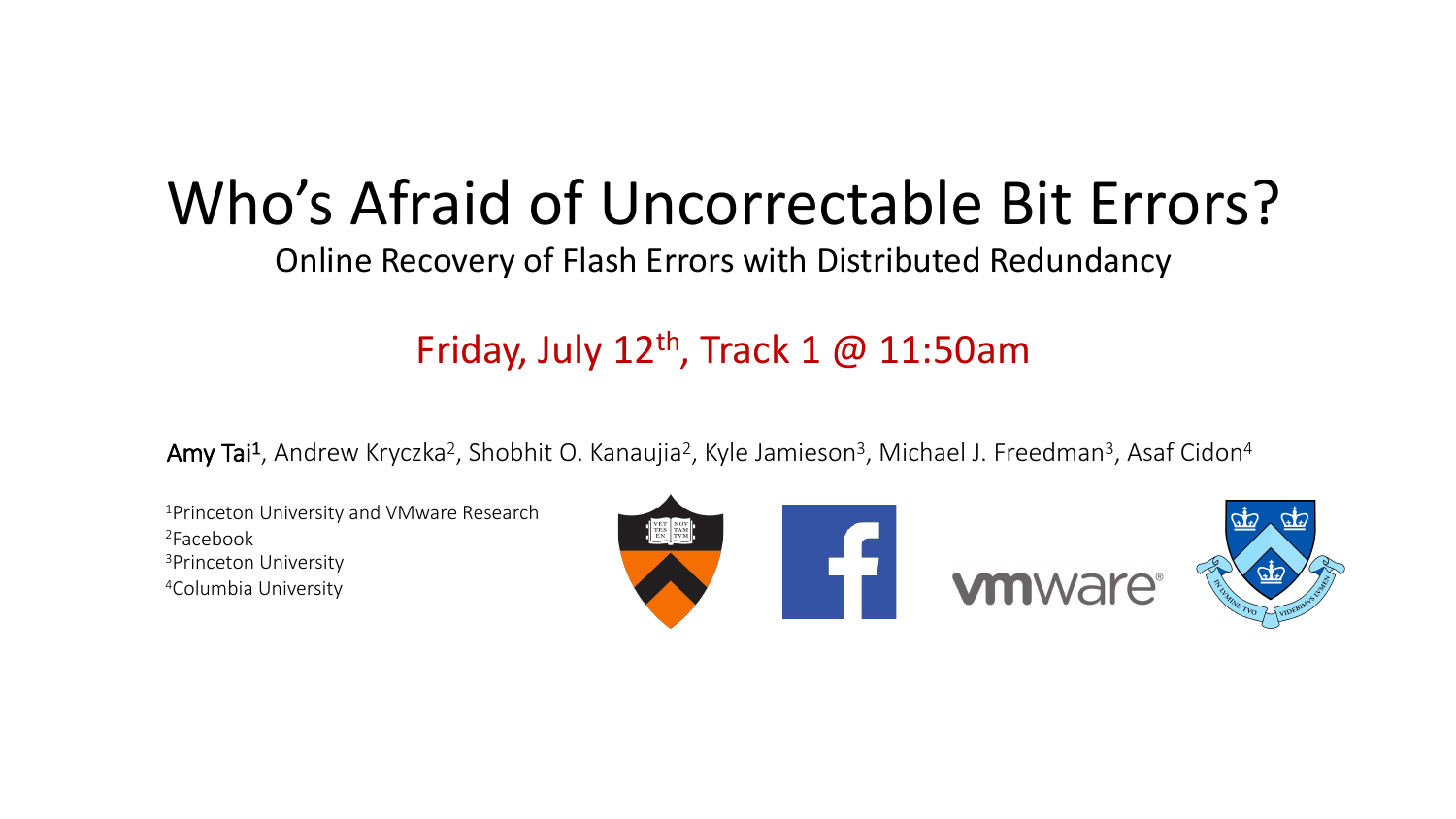## Denser flash  $\rightarrow$  shorter lifetime



Source: Novotný, R., J. Kadlec, and R. Kuchta. "NAND Flash Memory Organization and Operations." Journal of Information Technology & Software Engineering 5.1 (2015): 1.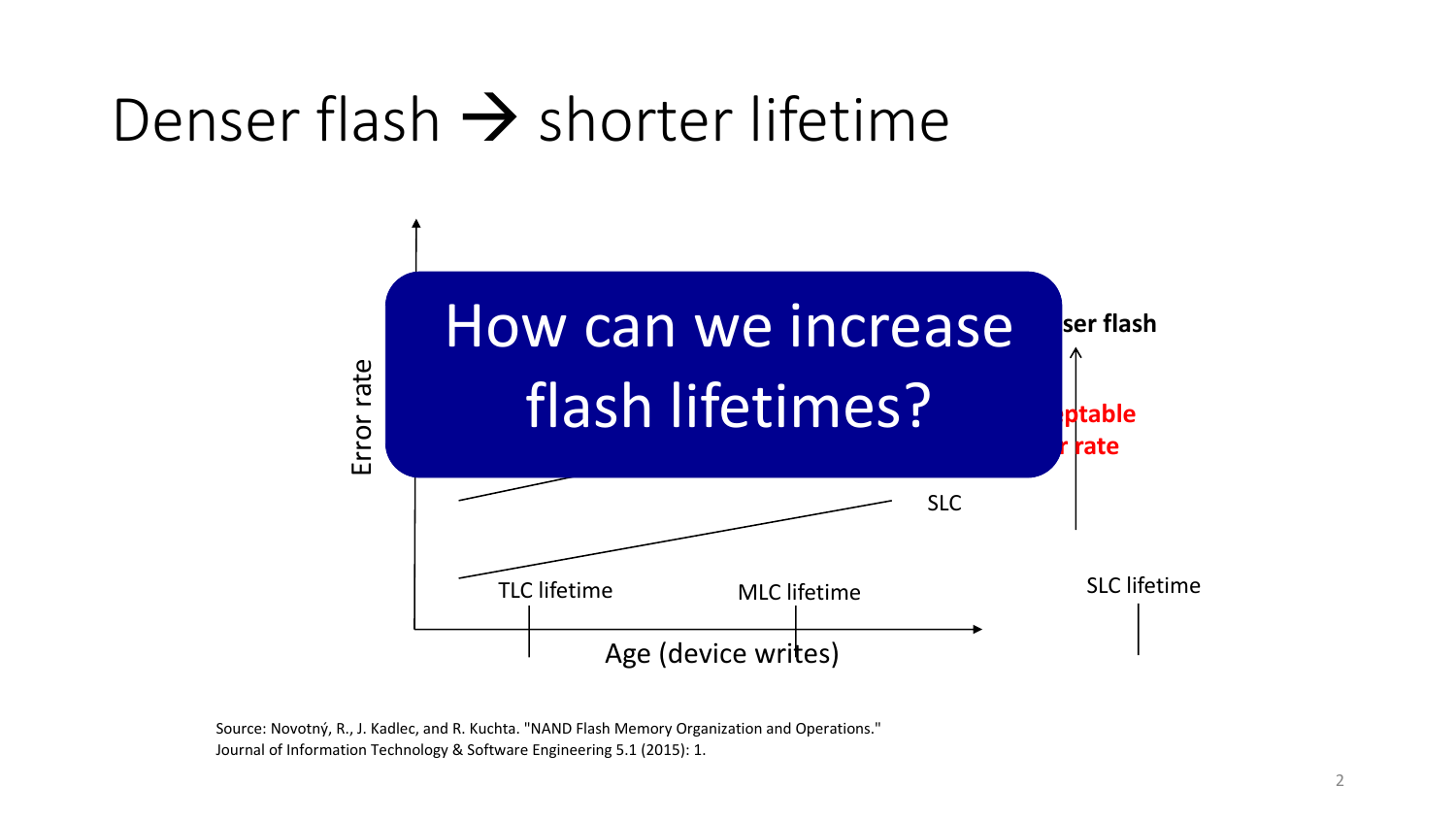#### Increasing acceptable error rate  $\rightarrow$  increase lifetimes



Source: Novotný, R., J. Kadlec, and R. Kuchta. "NAND Flash Memory Organization and Operations." Journal of Information Technology & Software Engineering 5.1 (2015): 1.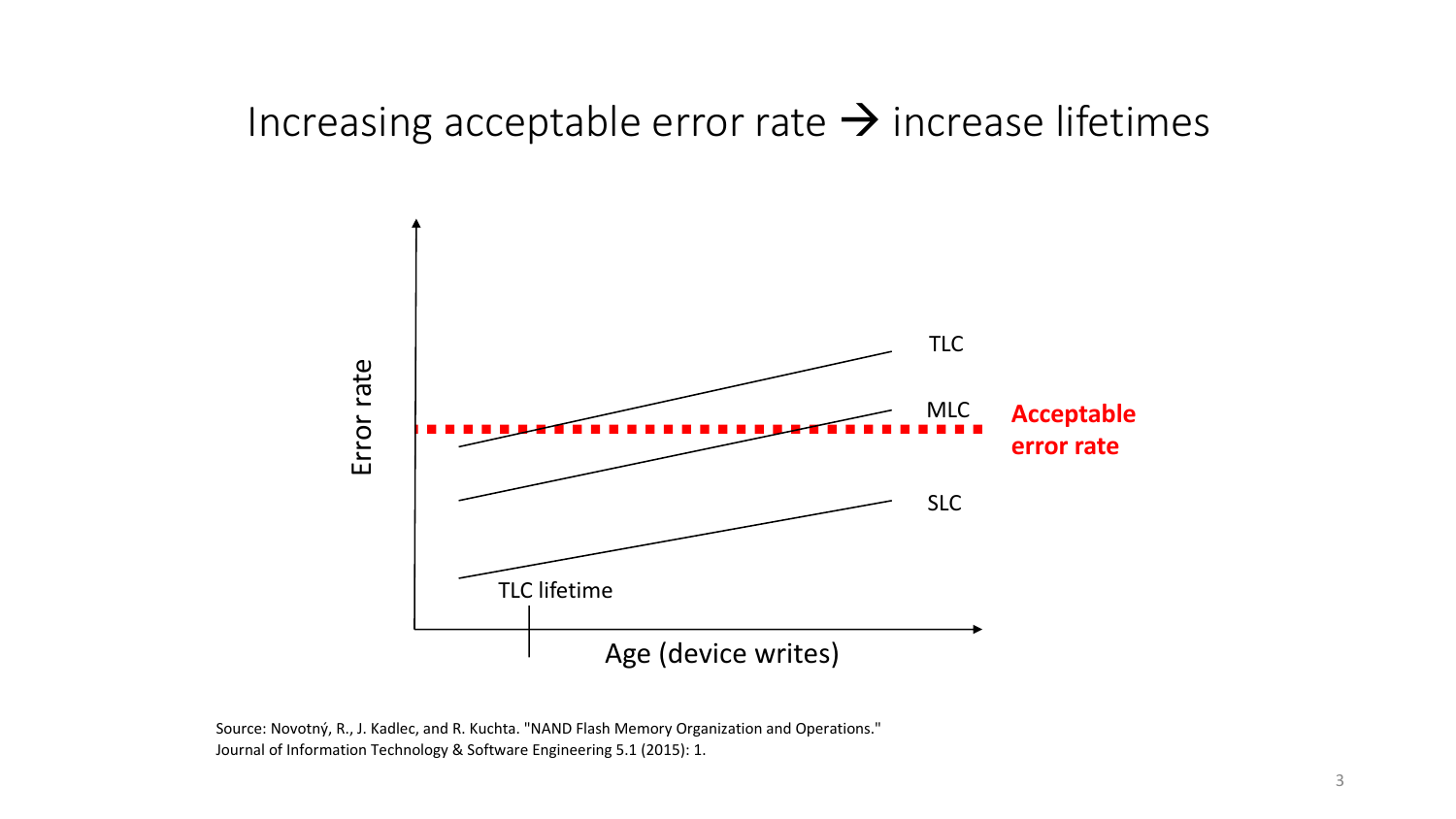### But.. hardware is expected to have low error rates

- Software is designed so bit errors are rare
	- Corruption errors cause failed operations (correctness)
	- Error-handling path is not performant (performance)